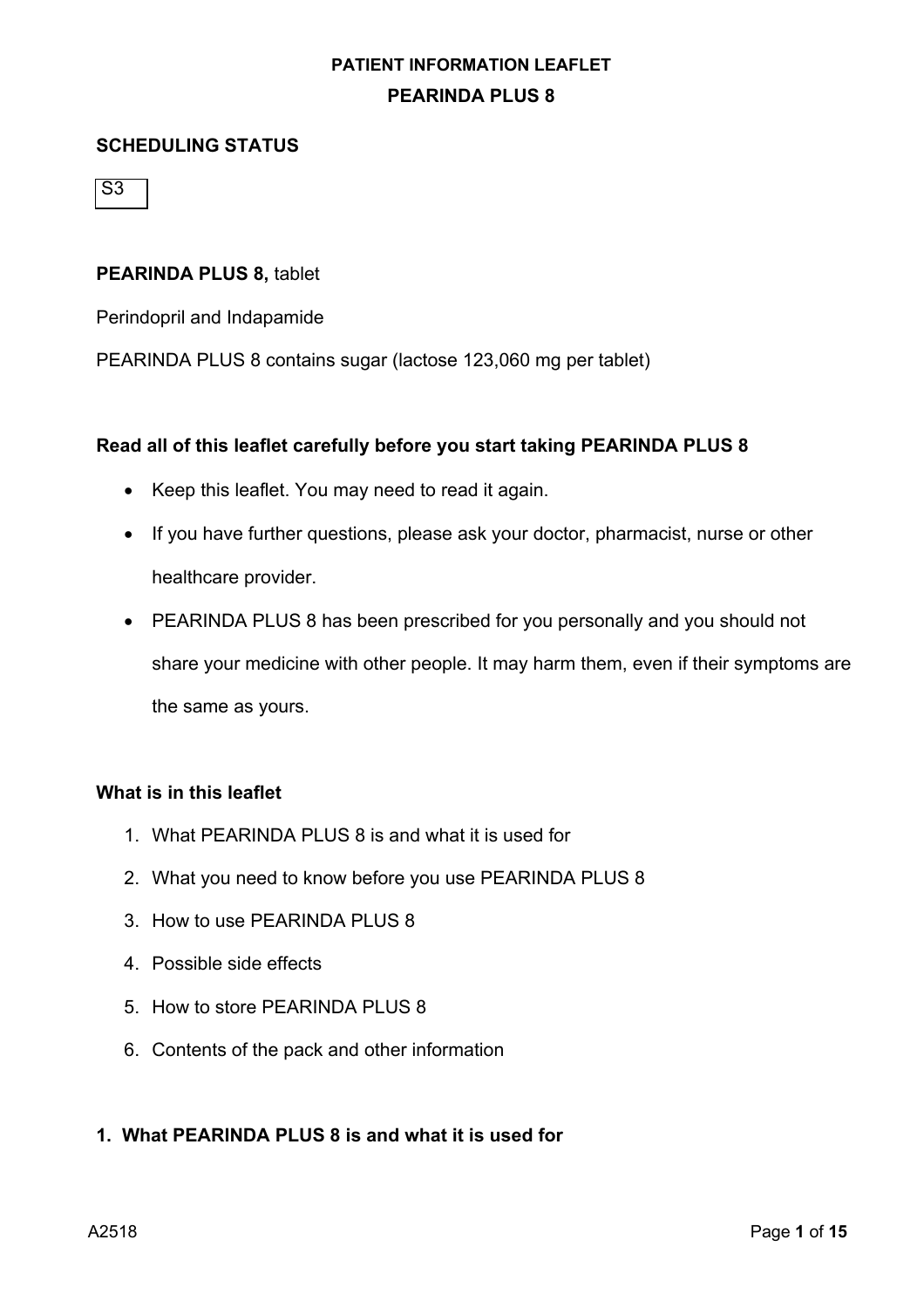Perindopril belongs to a class of medicines called ACE inhibitors (angiotensin converting enzyme inhibitors). It works by blocking ACE, an enzyme involved in narrowing blood vessels and causing sodium and fluid retention by the kidneys. This causes blood vessels to relax, allowing blood to flow more freely and at a lower pressure, and increasing the heart's ability to pump blood in some types of heart failure.

Indapamide is a diuretic (sometimes called a water tablet). Diuretics work by making the kidneys pass more urine out of the body.

PEARINDA PLUS 8 is a combination of two active substances, perindopril tert-butylamine and indapamide. It is used to treat high blood pressure (hypertension).

PEARINDA PLUS 8 is prescribed for patients where blood pressure is not adequately controlled by taking either perindopril or indapamide tablets.

### **1. What you need to know before you take PEARINDA PLUS 8**

### **Do not take PEARINDA PLUS 8:**

- if you are hypersensitive (allergic) to perindopril tert-butylamine, or any other ACE inhibitor, or to indapamide or any other sulphonamide, or to any of the ingredients of PEARINDA PLUS 8 (see section 6)
- if you have had symptoms such as swelling of the face, tongue or throat, wheezing, skin rashes, intense itching, dizziness or fainting with previous ACE inhibitor or Angiotensin receptor blocker (ARB) or renin inhibitor treatment or have had these symptoms in any other circumstances (a condition called angioedema) or if you or a member of your family have had these symptoms in any other circumstances
- contact your doctor to re-evaluate your treatment if you are treated with ACE inhibitors/Angiotensin receptor blockers together with a fluoroquinolone antibiotic such as ciprofloxacin, gemifloxacin, levofloxacin, moxifloxacin and norfloxacin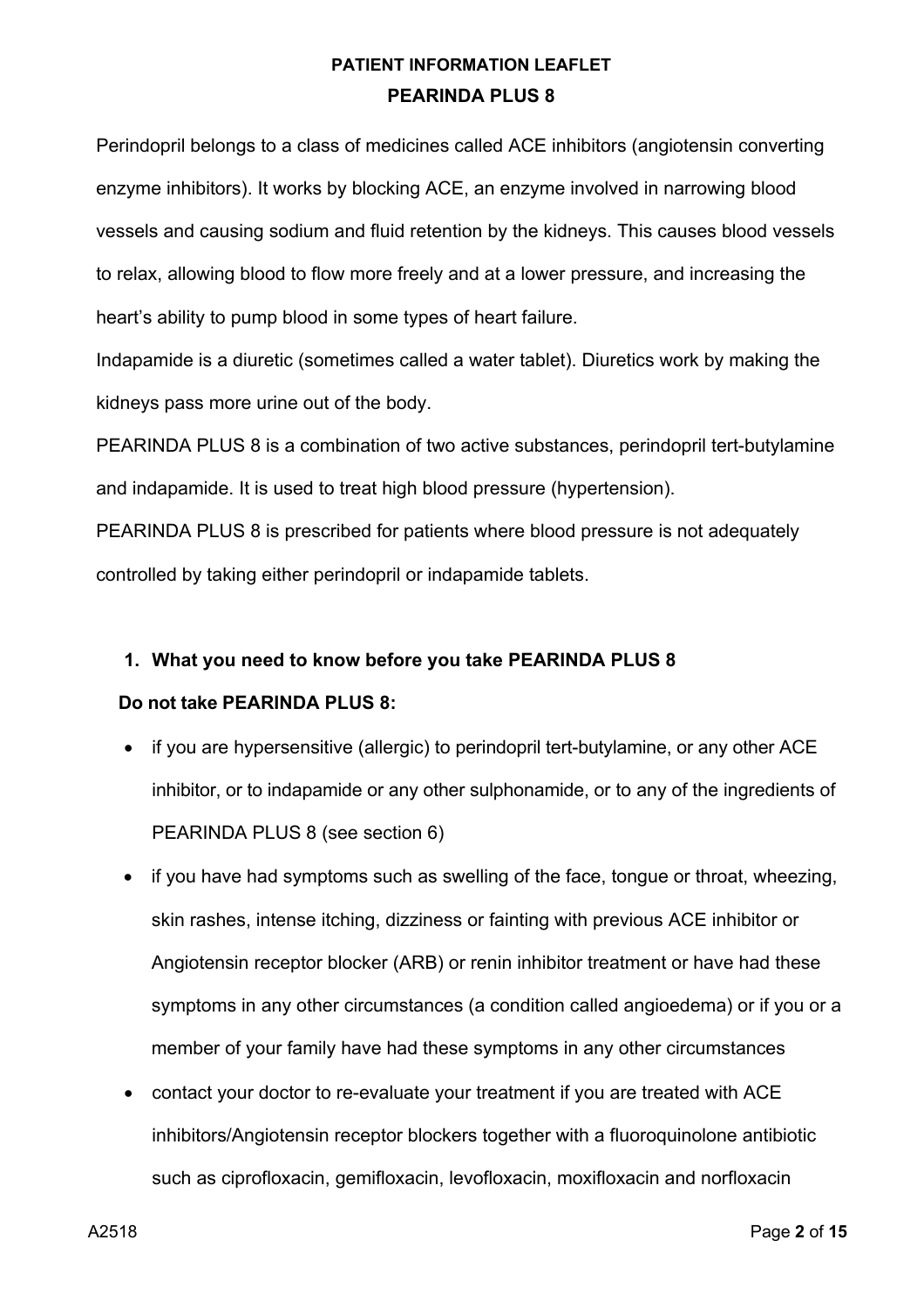- if you have narrowing of the main blood vessel leading from the heart (aortic stenosis), mitral valve stenosis or heart muscle disease (hypertrophic cardiomyopathy) or narrowing of the artery supplying the kidney with blood (renal artery stenosis)
- if you have severe kidney disorder or if you are receiving dialysis
- if you are taking potassium-sparing diuretics (water tablets) such as spironolactone, triamterene and amiloride
- if you have porphyria (a rare blood disorder)
- if you are taking lithium (to treat mood disorders)
- if you are taking aliskiren (a renin inhibitor that decreases blood pressure)
- if you have a problem with your adrenal glands called Addison's disease
- if you suffer from heart failure which is not well controlled, or are taking any medicines which may cause an abnormal heart rhythm
- if you are being treated with sacubitril/valsartan (used to treat heart failure)
- if you have a severe liver disorder, or suffer from a condition called hepatic encephalopathy (degenerative disease of the brain)
- if you have low blood potassium levels
- if you are on dialysis
- If you are undergoing blood transfusions
- if you are pregnant or breastfeeding (see Pregnancy and breastfeeding).

#### **Warnings and precautions**

#### **Take special care with PEARINDA PLUS 8:**

• if you suffer from a collagen disease (skin disease) such as systemic lupus erythematosus or scleroderma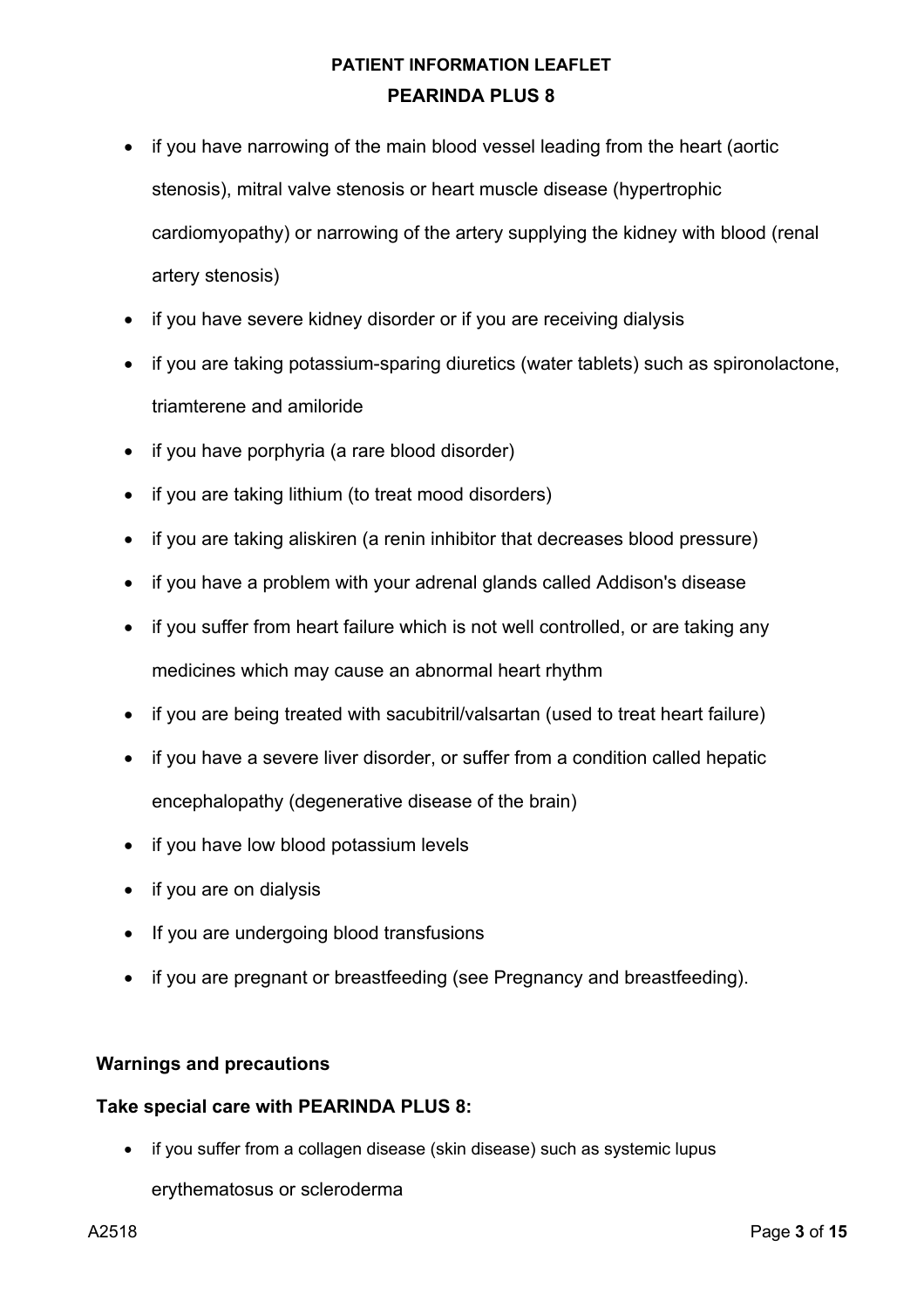- if you are of black origin you may have a higher risk of angioedema (swelling of the lower layer of skin and tissue) and PEARINDA PLUS 8 may be less effective in lowering your blood pressure than in non-black patients
- if you are undergoing dialysis, an allergic reaction may occur if you are taking PEARINDA PLUS 8
- If you had a kidney transplant or you are undergoing dialysis, you may become anaemic (below normal red blood cell count)
- if you have severe liver disease or liver failure
- If you have kidney disease, or have been diagnosed with renal artery stenosis (narrowing of one of the renal arteries)
- if you become dehydrated (volume depleted), e.g. if you were vomiting, or had diarrhoea or heavy sweating
- if you have heart problems or heart failure
- if you have diabetes that is not well controlled, or are insulin dependent
- if you have problems that affect blood supply to your brain (cerebrovascular disease such as atherosclerosis) or a condition that affects the supply of blood to the heart (ischaemic heart disease)
- if you suffer from hyperparathyroidism (an overactive parathyroid gland)
- if you suffer from gout
- if you have an eye condition where the pressure inside your eye rises causing severe eye pain, headache, nausea/vomiting, seeing halos around lights.

Your doctor may check your kidney function, blood pressure and the amounts of electrolytes (e.g. potassium, sodium and calcium in your blood) at regular intervals.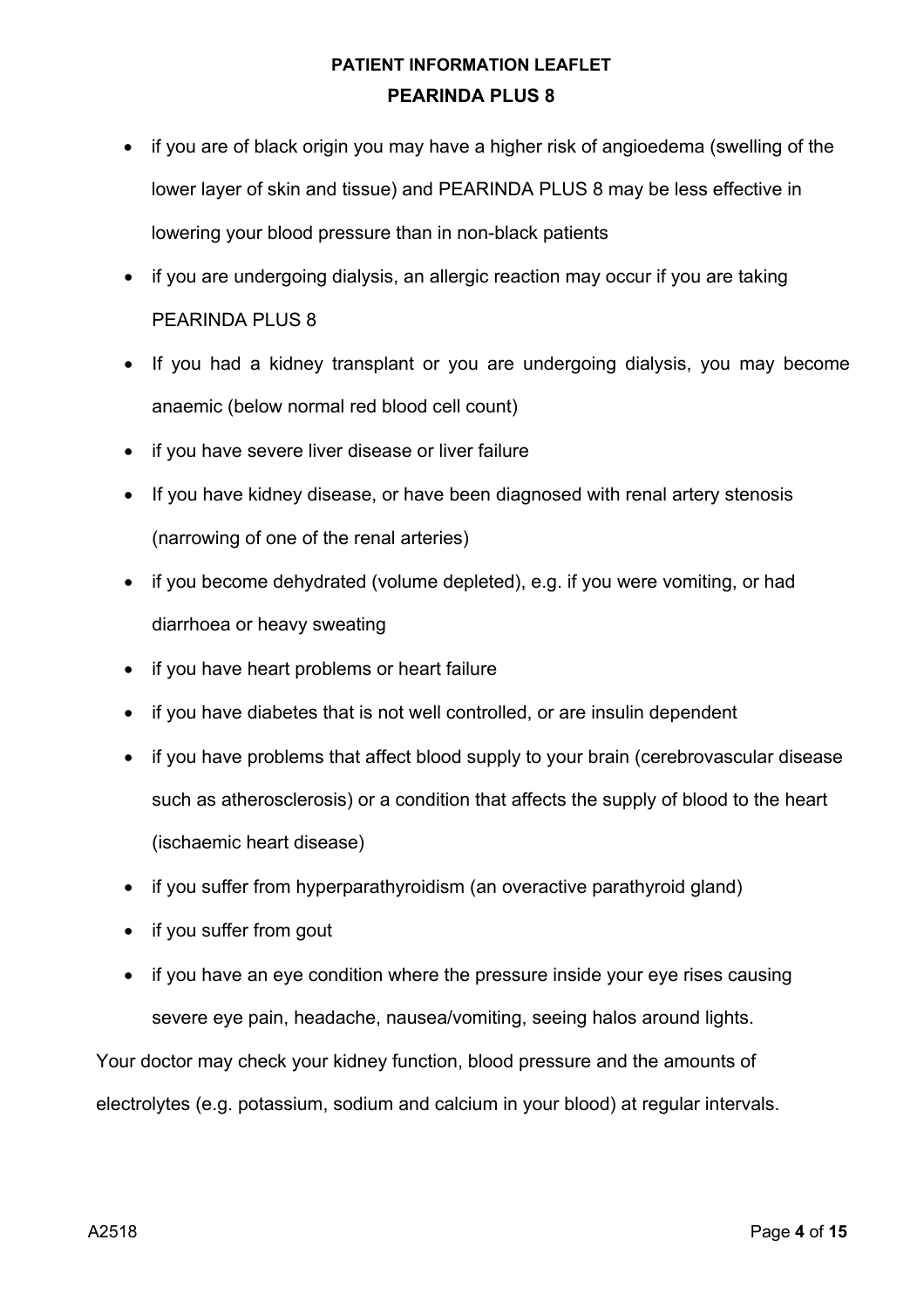You should inform your doctor, pharmacist or healthcare provider before you take PEARINDA PLUS 8:

- if you think you are, or might become pregnant as PEARINDA PLUS 8 is not recommended in early pregnancy as it may cause serious harm to your baby if used at this stage (see Pregnancy and breastfeeding)
- if you are going to have an operation or anaesthesia
- if you are to undergo a procedure to remove cholesterol from your blood by a machine (LDL apheresis)
- if you are going to have desensitisation treatment to reduce the effects of an allergy to bee or wasp stings
- if you experience any signs of infection such as sore throat, fever and chills (signs of neutropenia or agranulocytosis, where the bone marrow does not produce enough white blood cells that help fight infection)
- if you experience bleeding from your gums or nose, blood in your urine or stool, or bruise easily (thrombocytopenia, which results in problems with blood clotting)
- if you look pale, feel tired or dizzy and have a shortness of breath due to anaemia (a reduction of red blood cells or haemoglobin in the blood)
- if you develop a dry cough while taking PEARINDA PLUS 8 as this medicine is associated with a dry persistent cough
- if you experience a high sensitivity to sunlight (photosensitivity)
- if you are an athlete, as the use of PEARINDA PLUS 8, may result in a positive doping test
- if you have been told by a doctor that you have low sodium or potassium levels in your blood, or high calcium levels in your blood.

#### **Children and adolescents**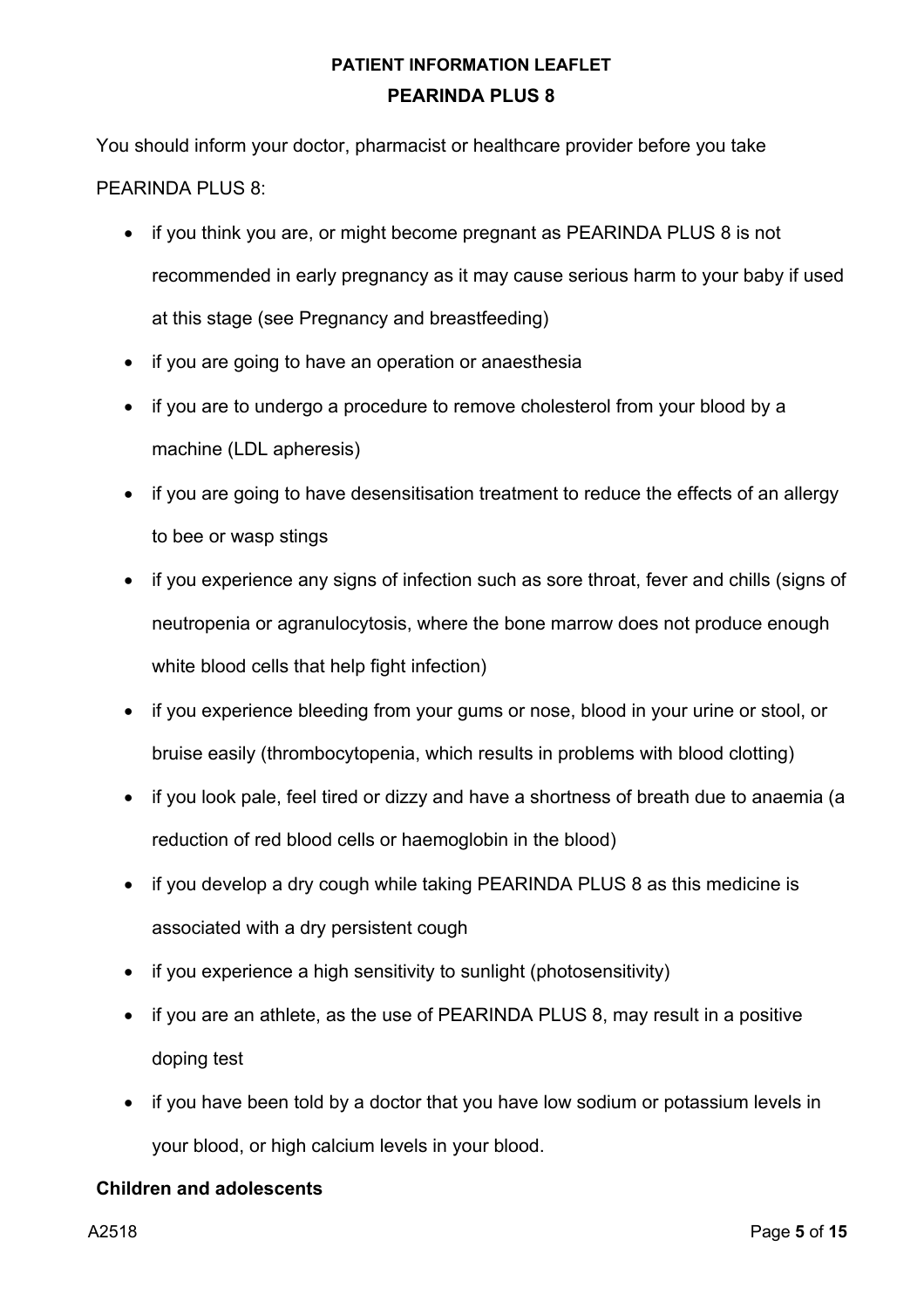PEARINDA PLUS 8 should not be given to children and adolescents.

### **Other medicines and PEARINDA PLUS 8**

Always tell your healthcare provider if you are taking any other medicine. (This includes complementary or traditional medicines.)

### **You should not take PEARINDA PLUS 8 with any of the following:**

- Fluoroquinolone antibiotics (when taken with PEARINDA PLUS 8 may cause kidney problems).
- Lithium (for mania and depression).
- Potassium supplements, potassium-containing salt substitutes and potassiumsparing diuretics (water tablets) such as spironolactone, triamterene or amiloride.
- Aliskiren (a direct renin inhibitor) may result in low blood pressure, low blood potassium levels and reduced kidney function when used with PEARINDA PLUS 8.
- Sacubitril/valsartan (used to treat heart failure).

### **Tell your doctor if you are taking any of the following:**

- Other medicines for treating high blood pressure called angiotensin receptor blockers, e.g., valsartan, telmisartan may decrease your blood pressure further when taken with PEARINDA PLUS 8.
- Estramustine (used in the treatment of prostate cancer) may increase the risk of angioedema (swelling of the lower layer of skin and tissue).
- Baclofen (to treat muscle stiffness occurring in diseases such as multiple sclerosis) may cause blood pressure to fall lower than normal.
- Non-Steroidal Anti-Inflammatory Medicines (NSAIDs), including aspirin, ibuprofen in high doses, and indomethacin decrease the antihypertensive effects of PEARINDA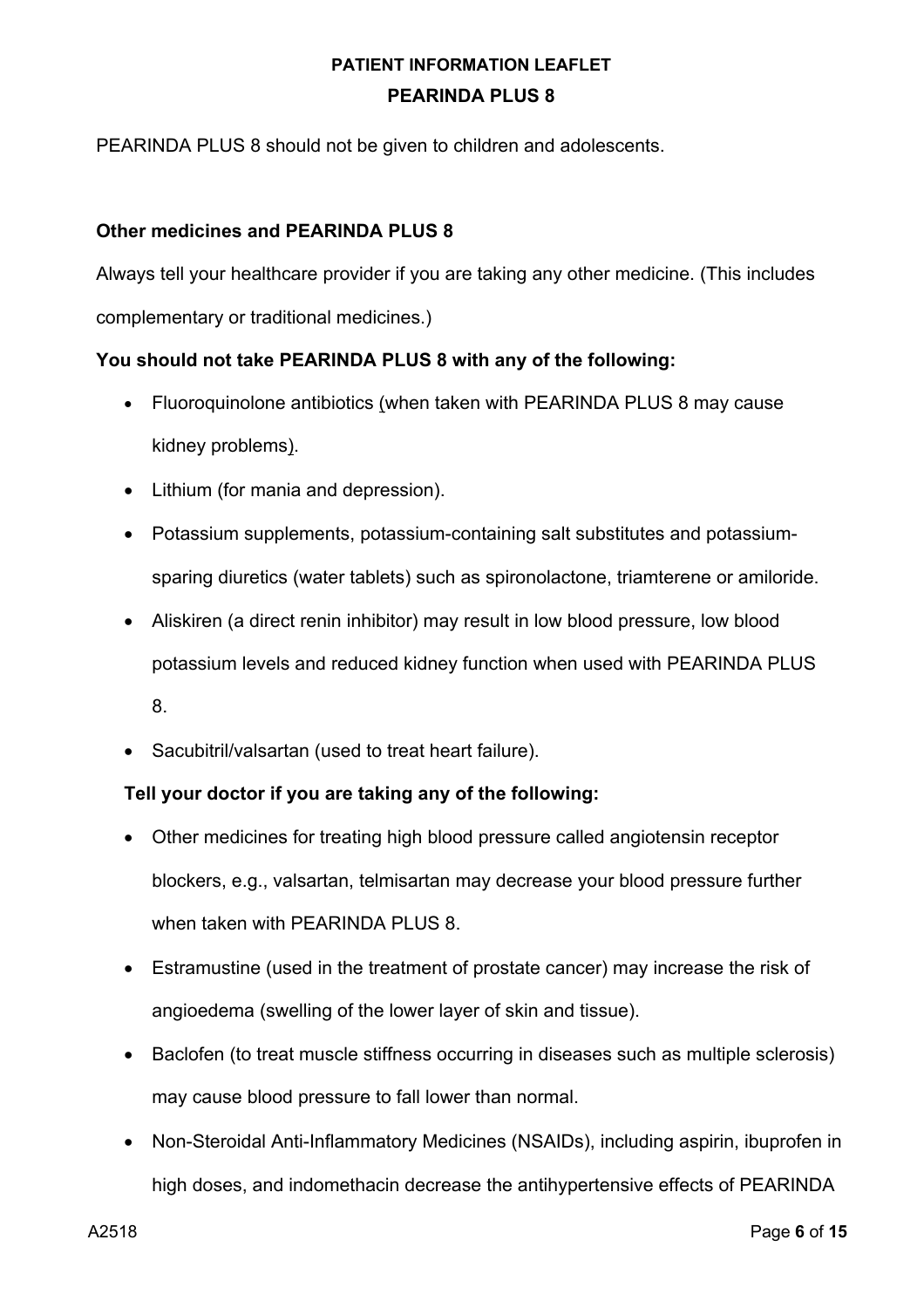PLUS 8.

- Medicines to treat diabetes such as insulin, metformin or gliptins (linagliptin, saxagliptin, sitagliptin, vildagliptin) may further lower blood sugar levels if used with PEARINDA PLUS 8.
- Medicines that may cause heart rhythm problems when your blood potassium levels are low such as procainamide, sotalol, digoxin, quinidine, hydroquinidine, disopyramide, amiodarone, dofetilide, ibutilide, bretylium
- Some neuroleptics (used to treat mental illnesses) such as chlorpromazine, cyamemazine, levomepromazine, thioridazine, trifluoperazine, pimozide, amisulpride, sulpiride, tiapiride, droperidol and haloperidol may cause irregular heartbeats if low blood potassium levels are present.
- Medicines such as, bepridil (to treat angina), cisapride (to treat gastric reflux), diphemanil (to treat excessive sweating), intravenous erythromycin (an antibiotic), halofantrine (for certain types of malaria) and pentamidine (for treatment of some types of pneumonia), mizolastin, terfenadine, astemizole (used in the treatment of hay fever), moxifloxacin (an antibiotic) and methadone (used in the prevention of withdrawal symptoms) may cause irregular heartbeats if you have low blood potassium.
- Medicines that reduce blood potassium levels including stimulant laxatives such as senna, amphotericin B (for fungal diseases) may reduce your blood potassium levels.
- Digoxin (for the treatment of heart problems) may have harmful effects if your blood potassium levels are low
- Allopurinol (to treat gout).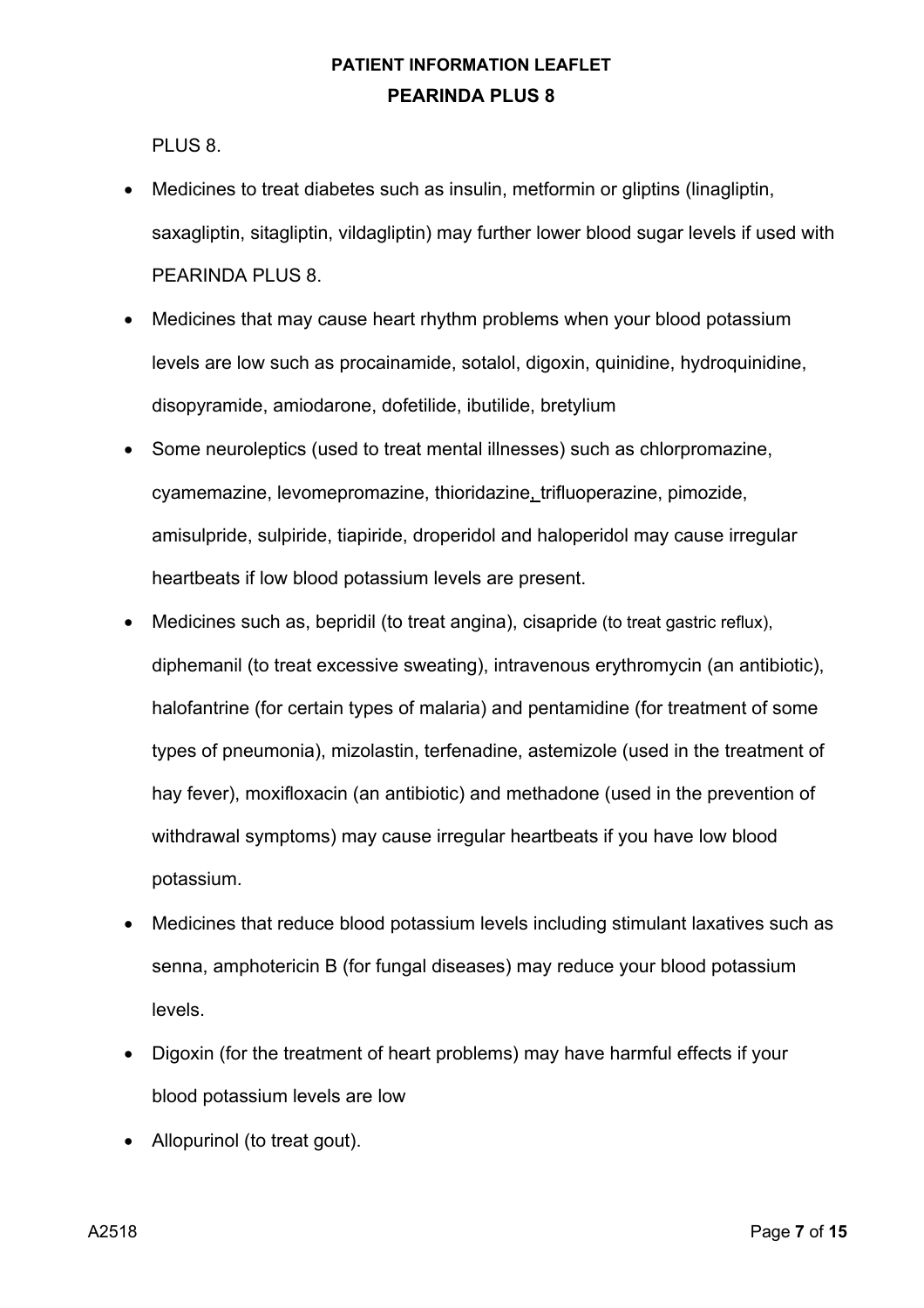- Immunosuppressants used to treat auto-immune disorders or following transplant surgery to prevent rejection (e.g.ciclosporin).
- Ciclosporin (immunosuppressant medicine used in treatment of rheumatoid arthritis, psoriasis, Crohn's disease, nephrotic syndrome and to prevent organ transplant rejection) may cause increased creatinine levels which may indicate possible kidney problems.
- Medicines used to treat mental illnesses such as depression, anxiety, schizophrenia (tricyclic antidepressants, neuroleptics), e.g. imipramine, may lower your blood pressure further when taken with PEARINDA PLUS 8.
- Corticosteroids, such as prednisone used to treat various conditions including severe asthma and rheumatoid arthritis, tetracosactide (to treat Crohn's disease) may decrease the effects of PEARINDA PLUS 8 and may reduce your potassium levels.
- Other blood pressure lowering medicines, including nitroglycerin, other nitrates, e.g. isosorbide dinitrate and loop or thiazide diuretics (water tablets), e.g. hydrochlorthiazide, may increase the antihypertensive effects of PEARINDA PLUS 8.
- If you are going to have an operation or anaesthesia as the effect of the anaesthetic may be increased.
- Gold salts, especially given intravenously, e.g. auranofin, to treat rheumatoid arthritis, may cause facial flushing, nausea, vomiting and low blood pressure if used with PEARINDA PLUS 8.
- If you are to undergo a medical test that requires injection of a substance that makes organs like the kidney or stomach visible on an x-ray (iodinated contrast agent)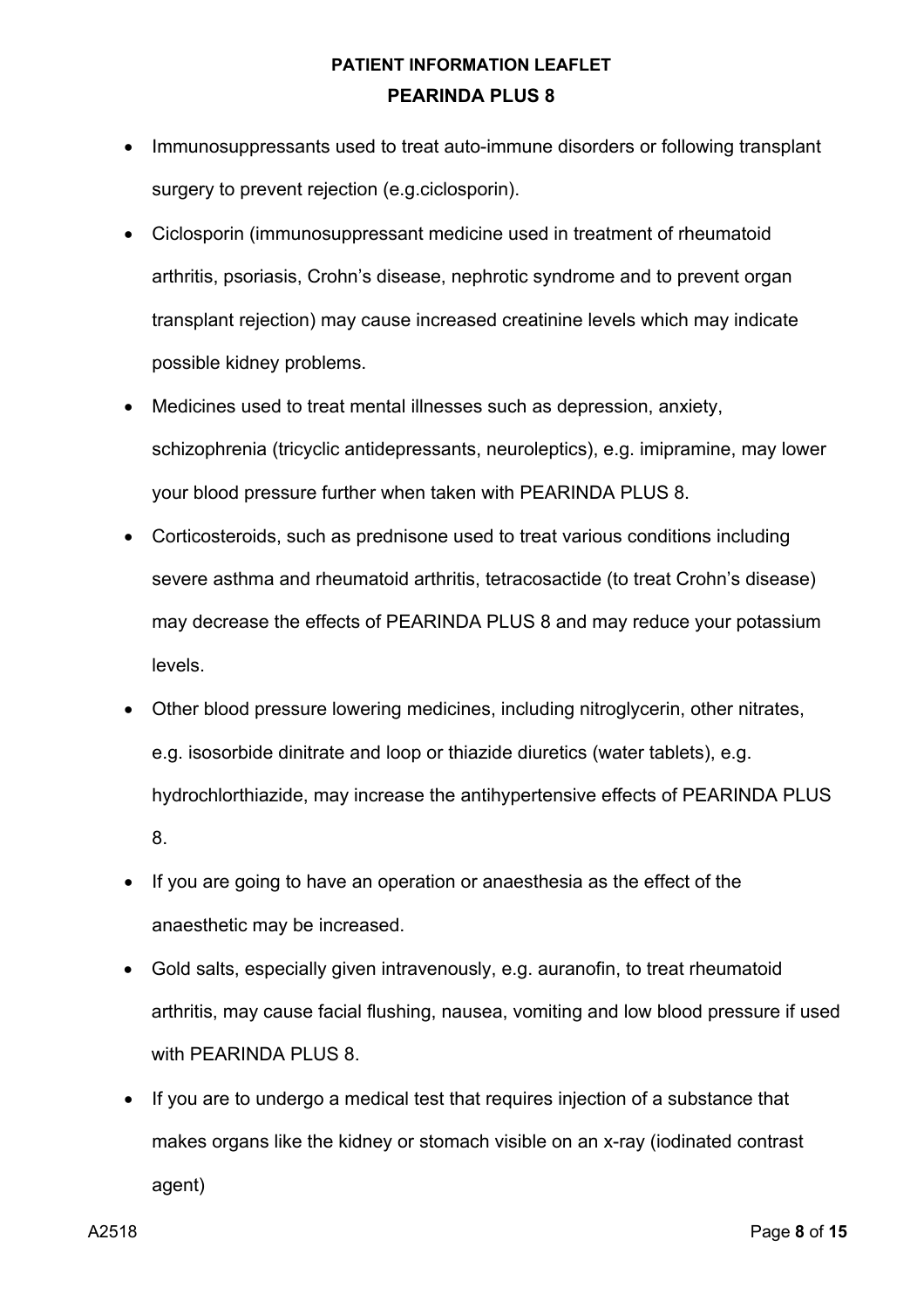- Calcium salts taken with PEARINDA PLUS 8 can cause increased blood levels of calcium as less calcium is eliminated from the body in the urine.
- Co-trimoxazole (an antibiotic for infections) may cause a higher than normal potassium level in your blood with symptoms such as palpitations, muscle pain, muscle weakness or numbness.
- Racecadotril (for treating diarrhea) and sirolumus, everolimus, temsirolimus (cancer treatments) can cause severe swelling under the skin commonly affecting the hands, feet, eyes, cheeks and lips.

### **PEARINDA PLUS 8 with food and drink**

It is recommended that PEARINDA PLUS 8 should be taken once daily before a meal.

#### **Pregnancy, breastfeeding and fertility**

If you are pregnant or breastfeeding your baby, please consult your doctor, pharmacist or other healthcare professional for advice before using PEARINDA PLUS 8.

You should not take PEARINDA PLUS 8 if you are pregnant or breastfeeding your baby (see Do not take PEARINDA PLUS).

### **Driving and using machines:**

You may experience dizziness or light-headedness while taking PEARINDA PLUS 8. It is not always possible to predict to what extent PEARINDA PLUS 8 may interfere with your daily activities. You should ensure that you do not engage in the above activities until you are aware of the measure to which PEARINDA PLUS 8 affects you.

#### **PEARINDA PLUS 8 contains lactose**

If you have been told by your doctor that you have an intolerance to some sugars, contact your doctor before taking this medicinal product.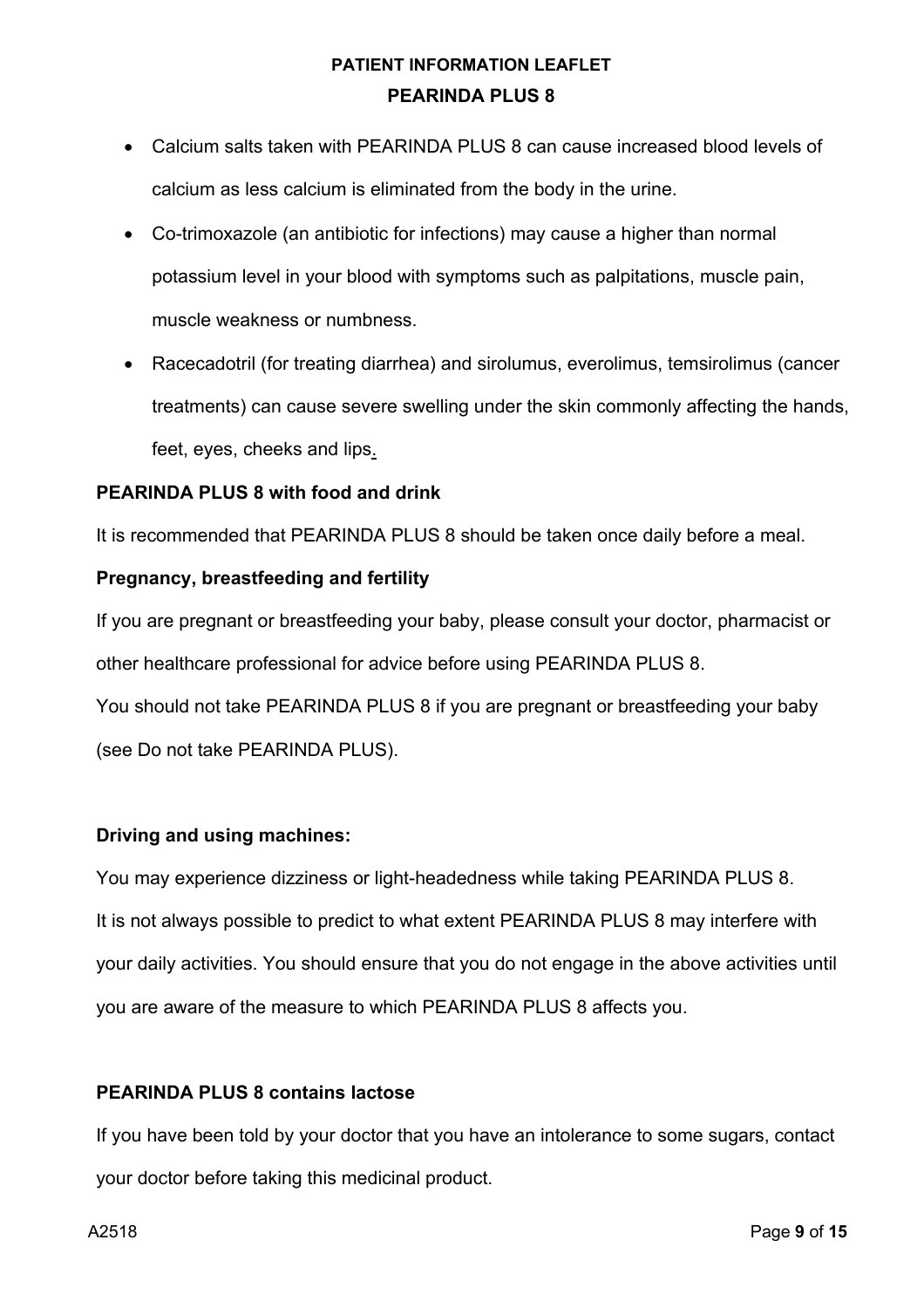#### **3. How to take PEARINDA PLUS 8**

Do not share medicines prescribed for you with any other person. Always use PEARINDA PLUS 8 exactly as your doctor has instructed. You should check with your doctor or

pharmacist if you are unsure.

*Adults:*

The usual dose of PEARINDA PLUS 8 is one tablet taken once daily in the morning before a meal.

Swallow the tablet with a glass of water, preferably at the same time each day.

Your doctor will tell you how long your treatment with PEARINDA PLUS 8 will last. Do not stop treatment early because your high blood pressure may return.

If you have the impression that the effect of PEARINDA PLUS 8 is too strong or too weak, tell your doctor or pharmacist.

### **If you take more PEARINDA PLUS 8 than you should:**

In the event of overdosage, consult your doctor or pharmacist. If neither is available, contact the nearest hospital or poison control centre.

Symptoms of overdose may include:

• Low blood pressure. If marked low blood pressure occurs, symptoms such as dizziness or faintness, nausea, vomiting, cramps, mental confusion, reduced urine output. Electrolyte imbalances may occur.

### **If you forget to take PEARINDA PLUS 8:**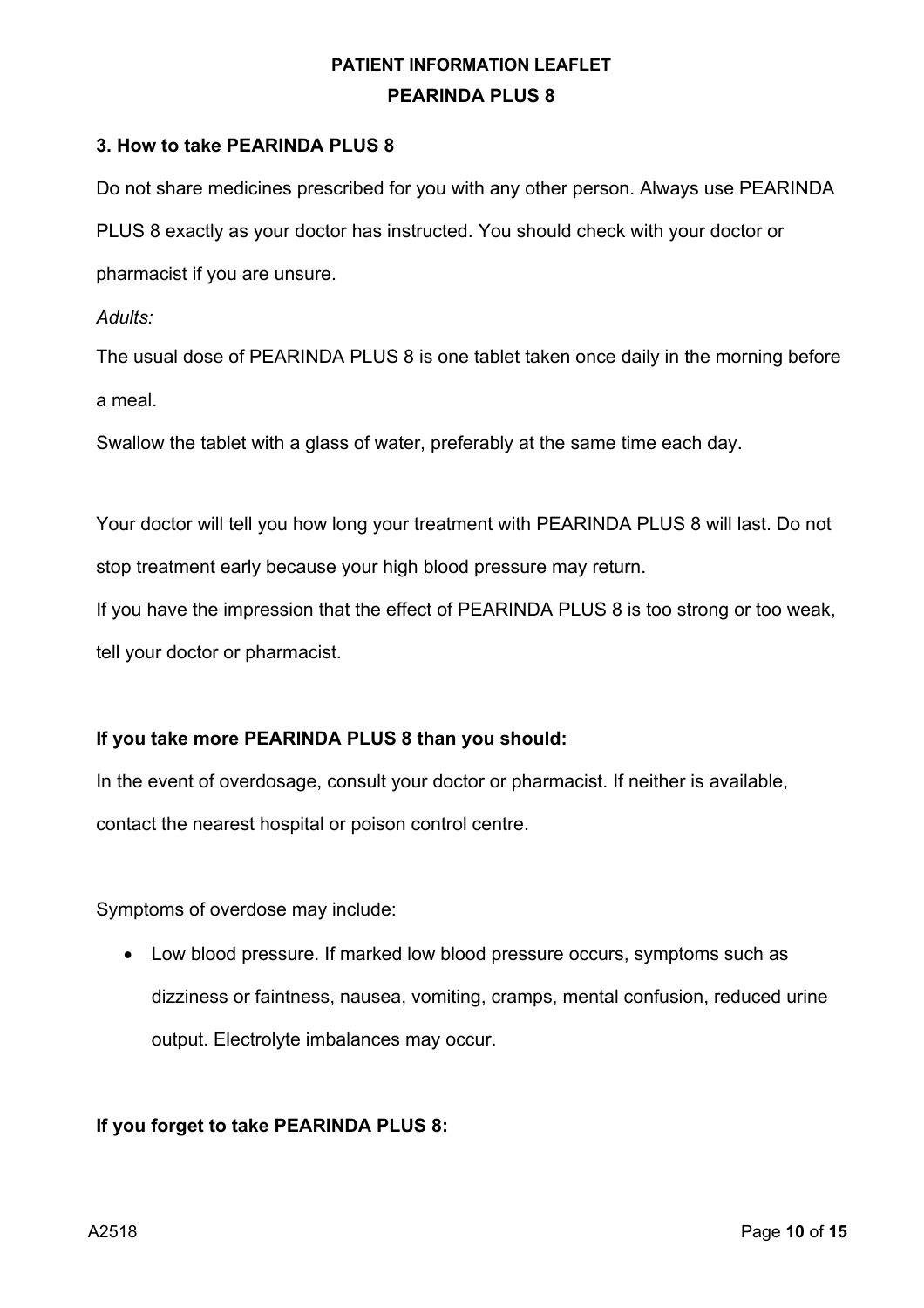If you forget to take PEARINDA PLUS 8, take your normal dose the next day. Do not take a double dose to make up for forgotten individual doses.

### **If you stop taking PEARINDA PLUS 8**

As the treatment for high blood pressure is usually life-long, you should discuss with your doctor before stopping PEARINDA PLUS 8.

### **4. Possible side effects**

Not all side effects reported for PEARINDA PLUS 8 are included in this leaflet. Should your general health worsen, or if you experience any untoward effects while using PEARINDA PLUS 8, please consult your healthcare provider for advice.

If any of the following happens, stop using PEARINDA PLUS 8 and tell your doctor immediately or go to the casualty department at your nearest hospital:

- swelling of the hands, feet, ankles, face, lips, mouth or throat, which may cause difficulty in swallowing or breathing
- rash or itching
- severe dizziness or fainting.

These are all very serious side effects. If you have them, you may have had a serious allergic reaction to PEARINDA PLUS 8. You may need urgent medical attention or hospitalisation.

Tell your doctor immediately or go to the casualty department at your nearest hospital if you notice any of the following:

• tightening of the chest, wheezing and shortness of breath, irregular heartbeat, chest pain, uncomfortable pressure, squeezing, fullness or pain in the center of your chest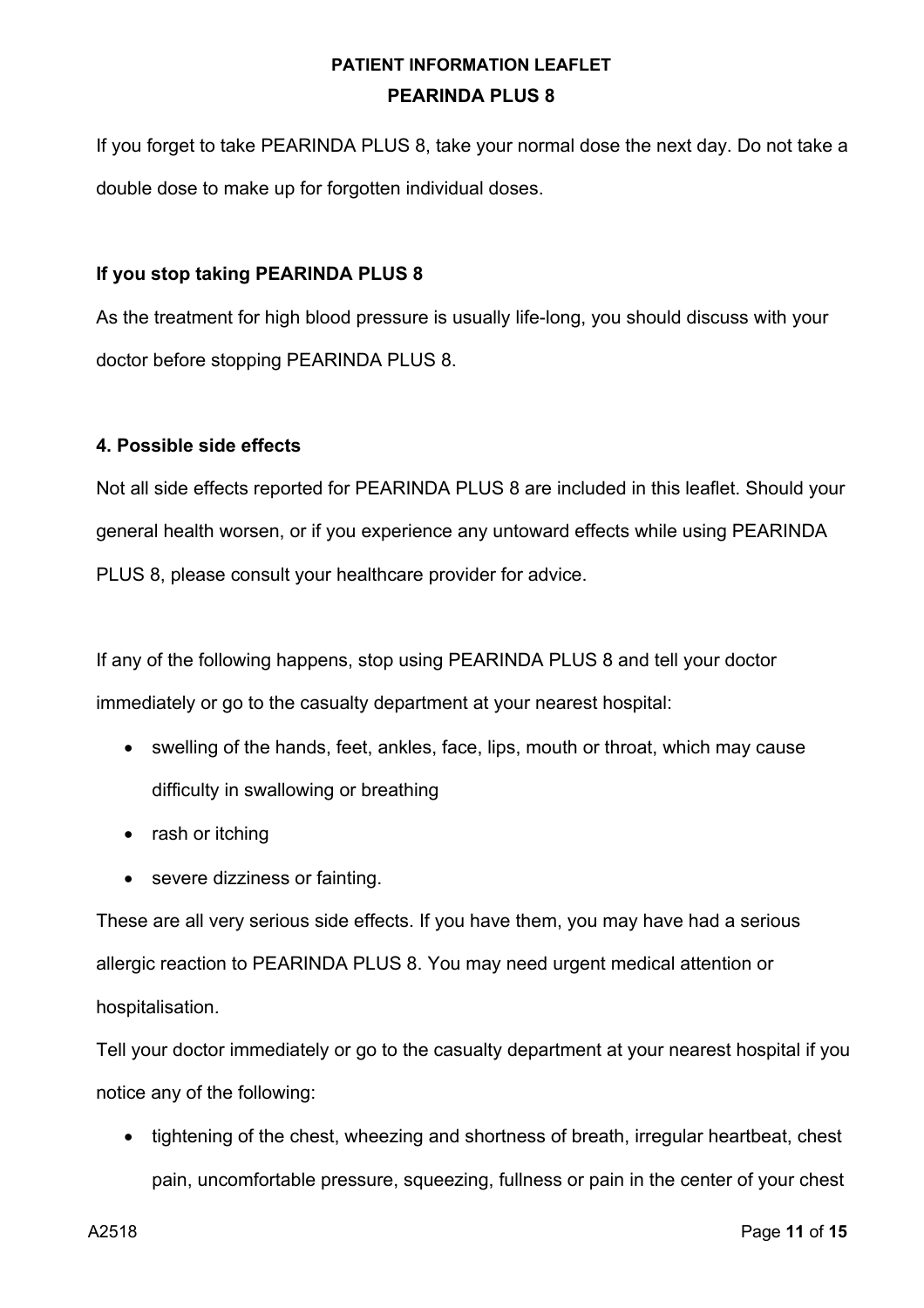(heart attack)

- unusually fast or irregular heartbeat
- drooping face, arm weakness and slurred speech (stroke)
- kidney problems (passing less urine than is normal for you
- jaundice (yellowing of the skin and eyes)
- hepatitis (inflammation of the liver with symptoms such as nausea, mild fever, abdominal pain), abnormal liver function (clay coloured stool, dark urine, itching, loss of appetite)
- Toxic epidermal necrolysis (TEN) (a life-threatening skin disorder with symptoms such as a painful red area that spreads quickly, skin peeling without blisters, raw areas of skin) or Stevens-Johnson syndrome or other serious skin disorder (begins with flu-like symptoms, followed by a painful red or purplish rash that spreads and blisters)
- severe body fluid loss/dehydration
- pancreatitis (inflammation of the pancreas with symptoms such as stomach pain, increased heart rate and fever).

These are all serious side effects. You may need urgent medical attention.

Tell your doctor if you notice any of the following:

Frequent side effects:

- weakness, cramping in arm or leg muscles, tingling or numbness (low potassium levels)
- headache, decreased appetite, dizziness, spinning feeling, pins and needles, burning/numb/chilly feeling on the skins
- eyesight changes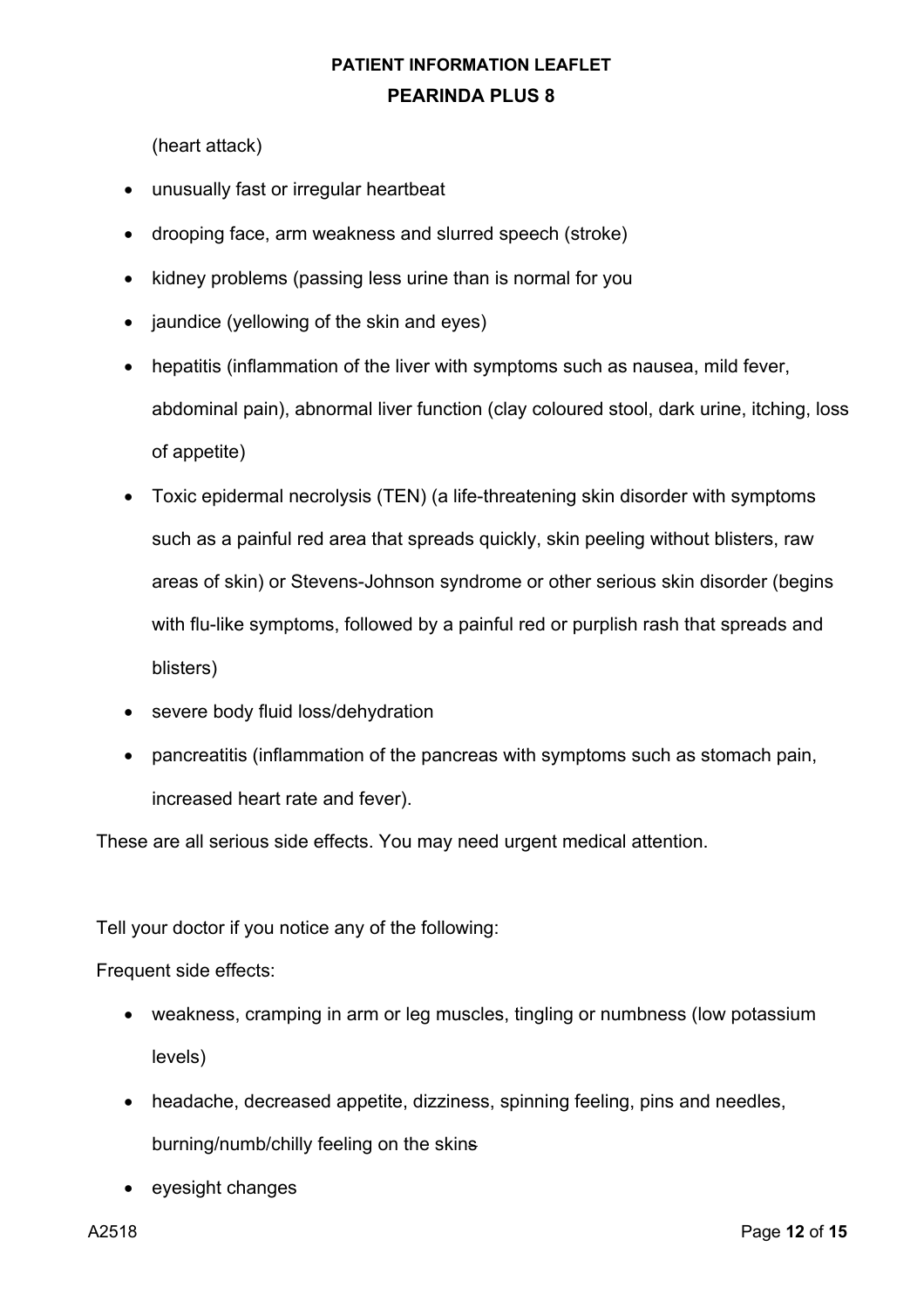- ringing sound in ears
- low blood pressure when standing up from a sitting or lying position, low blood pressure
- dry cough
- diarrhoea, nausea, indigestion, vomiting, taste disturbances, dry mouth, constipation, severe stomach pain, anorexia (abnormally low body weight due a decrease in food consumed)
- severe itching of the skin (pruritus), red rash on the skin that is covered with small bumps, skin rash
- muscle cramps

Less frequent side effects:

- anaemia (reduced number of red blood cells with symptoms such as feeling generally tired or lethargic, pale skin), decrease in blood platelets which may result in unusual bruising or easy bleeding (red blood cell damage), weakness, bruising and frequent infections (aplastic anaemia), signs of infection such as sore throat, fever and chills (low white blood cell count)
- gout, liver inflammation or damage, blood glucose test results showing increased or decreased blood sugar levels
- signs of electrolyte imbalance (muscle aches, spasms, twitches, weakness, feeling very thirsty, unable to sleep, fever, heart palpitations)
- mood changes, sleep disturbances, mental confusion
- blocked nose, sore throat and discomfort when swallowing, viral infections, chest infection, sinusitis, sneezing/runny nose caused by inflammation of the lining of the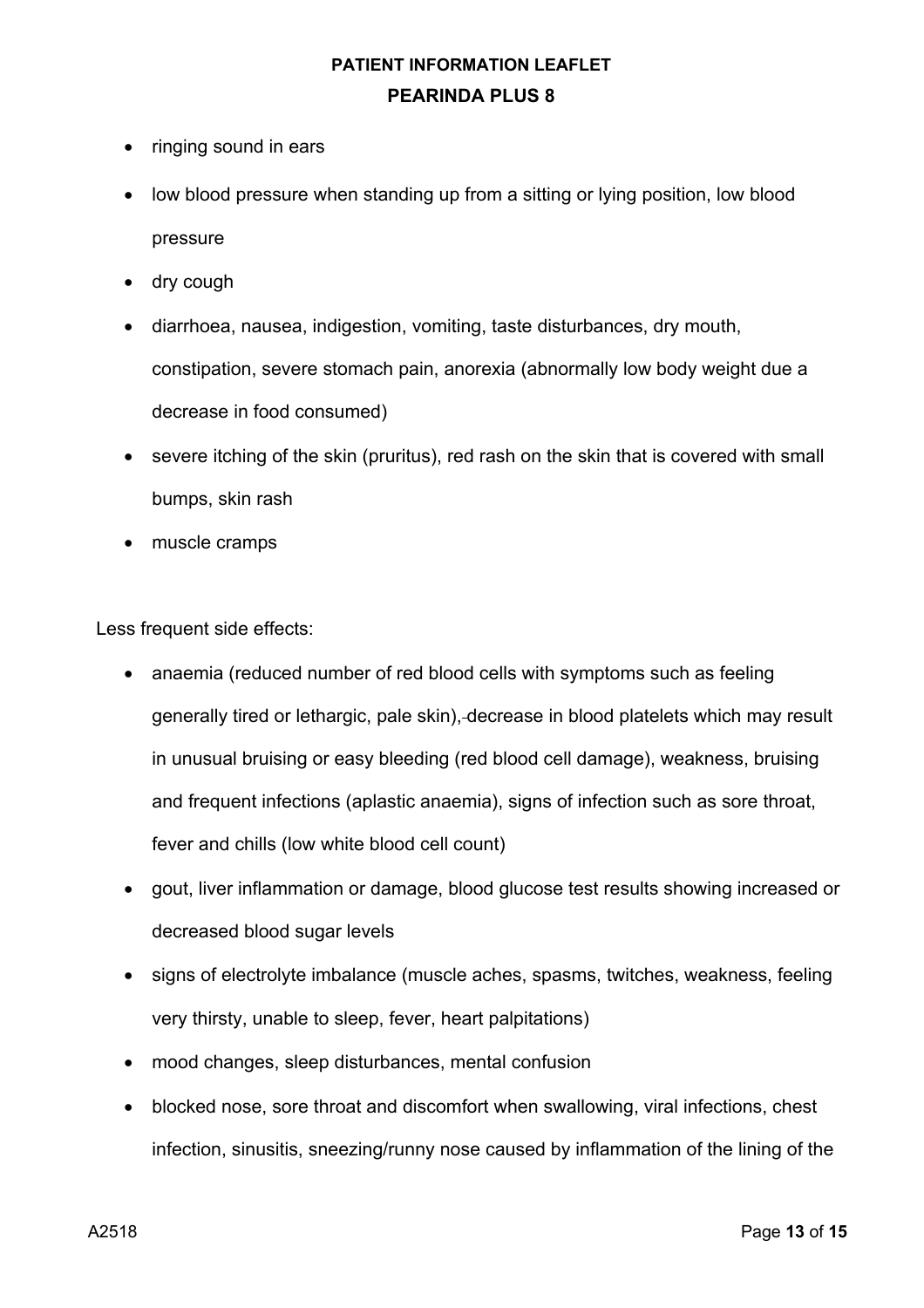nostrils (rhinitis), inflammation in the lungs, excess fluid in the lungs

- alopecia (spot baldness), psoriasis (chronic skin condition that causes itchy or sore patches of thick red skin with silvery scales, sensitivity to light, urticaria, purpura (red pinpoints on skin), vasculitis (inflammation of the blood vessels), excessive sweating
- severe skin disease that causes rash, red skin, blistering of the lips, eyes or mouth, skin peeling, fever (erythema multiforme), facial rash, joint pain, muscle disorder, fever (lupus erythematosus), rash of round, red welts on the skin that itch intensely, sometimes with dangerous swelling
- impotence, unable to maintain an erection.

The following side effects have been reported but the frequency for them to occur is not known:

- short sighted, blurred vision
- abnormal electrocardiogram (EGC) reading.
- tendency to fall
- large, fluid-filled blisters on the skin

If you notice any side effects not mentioned in this leaflet, please inform your doctor or pharmacist.

### **Reporting of side effects**

If you get side effects, talk to your doctor or pharmacist. This includes any possible side effects not listed in this leaflet. You can also report side effects to SAHPRA via the "**6.04** 

**Adverse Drug Reporting Form**", found online under SAHPRA's publications: